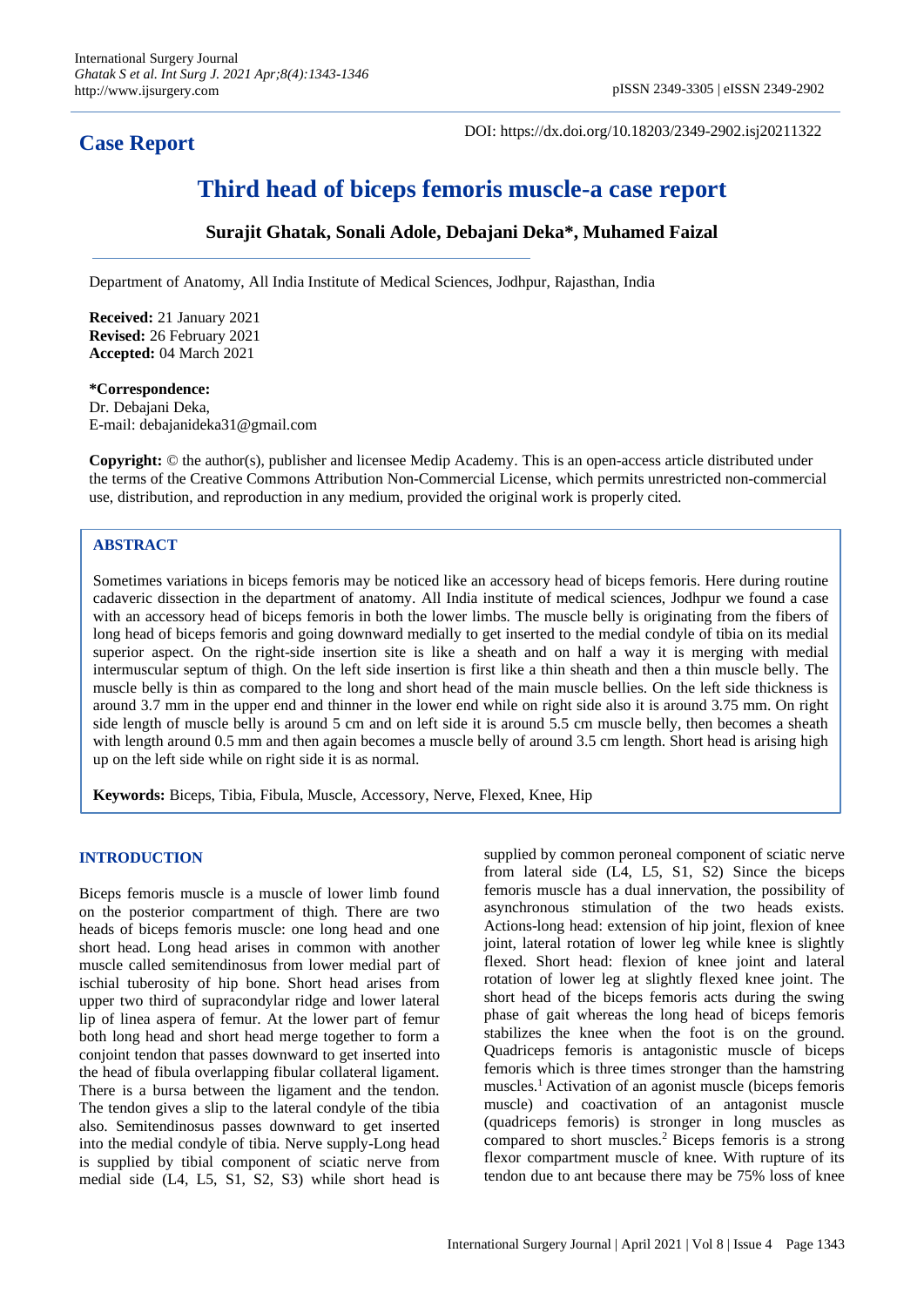flexion.<sup>3</sup> In clinical practice a very rare phenomenon is found that is snapping around knee joint where the patient feels severe pain on the anterolateral compartment of knee while doing activities involving flexion of the knee joint. This is often due to variations in insertion of biceps femoris tendon other than fibula like in the lateral collateral ligament, anterolateral part of capsule of the knee joint, postero-lateral part of tibia and gardy's tubercle. Determining exact site of variation and its correction may lead to successful treatment of snapping and relief from pain.<sup>4</sup> Long head of biceps femoris belongs to hamstring group of muscles. Other hamstring muscles are semimembranosus, semitendinosus. Semitendinosus arises along with long head of biceps femoris from inferomedial part of ischial tuberosity and semimembranosus from superolateral part of ischial tuberosity. They insert into any one of the long bones of leg i.e., either tibia or fibula. They are supplied by tibial part of sciatic nerve.<sup>5</sup> The hamstring muscles are biarticular structures that function in flexing the knee and extending the hip, as well as rotating the tibia and femur medially or laterally, depending on which of the hamstring muscles is isolated. During the running cycle, the hamstring muscles function in three capacities: 1) to decelerate the forward displacement of the leg during the forward swing phase, 2) to stabilize the knee and extend the hip during the support phase, and 3) to assist the gastrocnemius muscle in paradoxically extending the knee during the takeoff phase of the running cycle.<sup>6</sup> There is an emerging problem specially in military personnel called popliteal artery entrapment syndrome (PAES). According to Heidelberg's classification system PAES are of three types- Type 1: atypical pattern of artery, Type 2: anomalous muscle belly, Type 3: both type 1 and 2. An anomalous muscle belly in an athlete like a military person may cause compression in the artery in popliteal fossa. Consequently, the person may suffer from vascular claudication, limb pain during vigorous muscular activities etc.<sup>7</sup>

#### *Biomechanics of biceps femoris*

The short head of the biceps femoris acts during the swing phase of gait whereas the long head of biceps femoris stabilizes the knee when the foot is on the ground. Anatomical variation of the biceps femoris muscle has been cited by Burkett as a possible predisposing factor to the incidence of hamstring strains in certain individuals. As was previously mentioned, the biceps femoris muscle is considered to be a consolidation of two muscles. The short head of biceps femoris arises from attachments on the femoral diaphysis and is innervated by the peroneal branch of the sciatic nerve, whereas the long head of biceps femoris arises from the ischial tuberosity and is innervated by the tibial portion of the sciatic nerve. Since the biceps femoris muscle has a dual innervation, the possibility of asynchronous stimulation of the two heads exists. Under certain conditions, stimulation of the biceps femoris muscle could become dissociated, altering both the action of the hamstring muscle group and the coordinated performance of the hamstring-quadriceps mechanism. Alteration of the hamstring-quadriceps function has been alluded to as the principal mechanism promoting hamstring strain. T the biceps femoris muscle was the hamstring muscle most frequently strained, with the short head of the biceps femoris muscle being the common site of injury.<sup>8</sup>

#### **CASE REPORT**

Sometimes variations in biceps femoris may be noticed like an accessory head of biceps femoris. Here during routine cadaveric dissection in the department of anatomy, All India institute of medical sciences, Jodhpur we found a case with an accessory head of biceps femoris in both the lower limbs. The muscle belly is originating from the fibers of long head of biceps femoris and going downward medially to get inserted to the medial condyle of tibia on its medial superior aspect. On the right-side insertion site is like a sheath and on half a way it is merging with medial intermuscular septum of thigh. On the left side insertion is first like a thin sheath and then a thin muscle belly. The muscle belly is thin as compared to the long and short head of the main muscle bellies. On the left side thickness is around 3.7 mm in the upper end and thinner in the lower end while on right side also it is around 3.75 mm. On right side length of muscle belly is around 5 cm and on left side it is around 5.5 cm muscle belly, then becomes a sheath with length around 0.5 mm and then again becomes a muscle belly of around 3.5 cm length. Short head is arising high up on the left side while on right side it is as normal. It has separate nerve supply from tibial part of sciatic nerve on its inner aspect in the upper end. Nearer to its insertion this accessory muscle belly is superficial to semitendinosus and semimembranosus muscle. On insertion site it is more medial as compared to semitendinosus muscle on tibia. Sciatic nerve is dividing at the level of superior angle of popliteal fossa into tibial and common peroneal nerve medially and laterally respectively.



**Figure 1: Left lower limb of third head of biceps femoris. Yellow arrow shows third head of biceps femoris and green arrow shows insertion of third head of biceps femoris: half muscle then half tendon slips and again half muscle blending with fascia cruris.**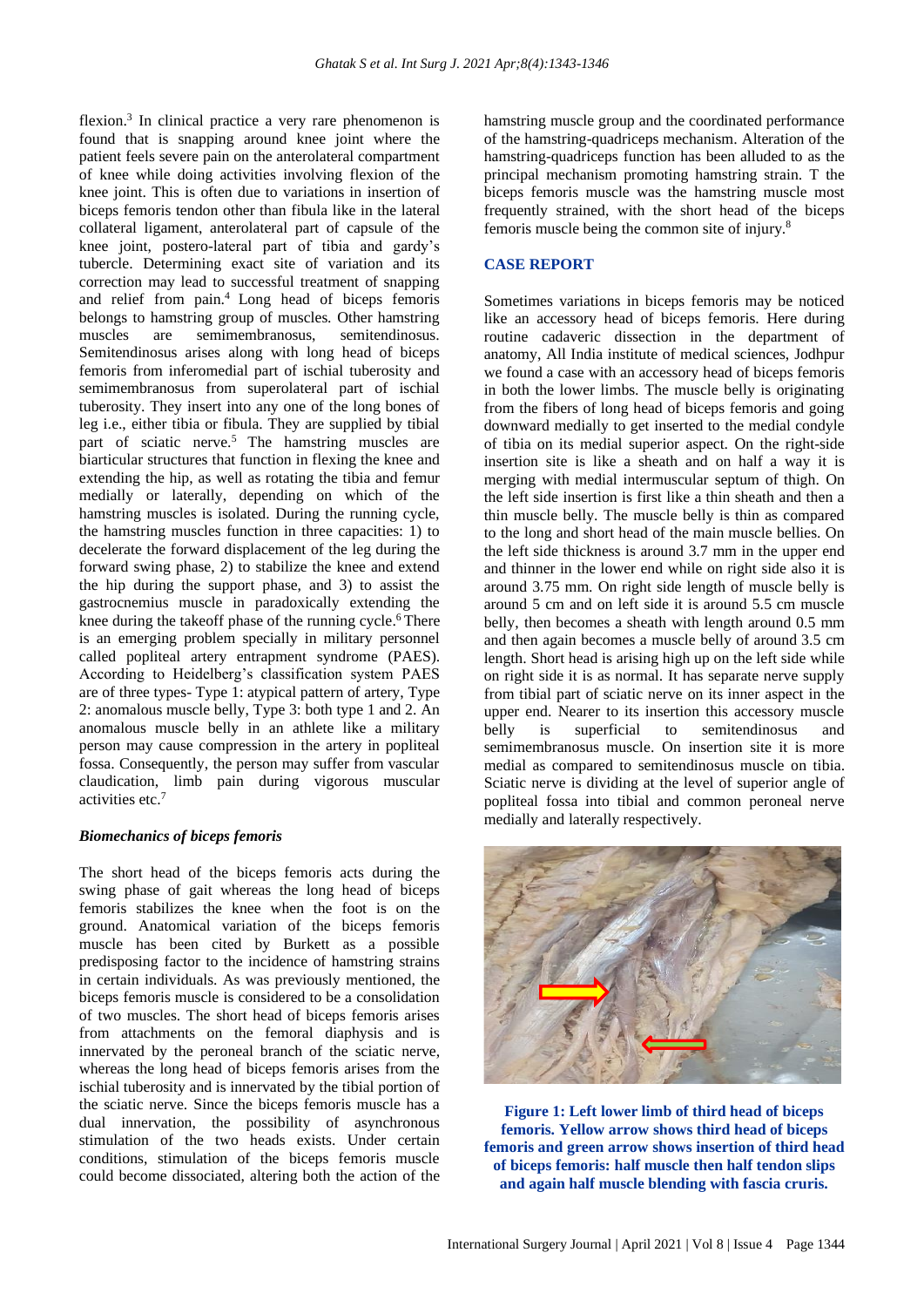

**Figure 2: Right lower limb. Green arrow shows third head of biceps femoris inserting into the deep fascia of thigh.**



**Figure 3: Left lower limb of total length of third head of biceps femoris (9.5 cm).**



**Figure 4: Right lower limb of total length of third head of biceps femoris (5 cm).**



**Figure 5: Yellow arrow shows divisions of sciatic nerve into tibial, common peroneal and an unusual nerve trunk.**

#### **DISCUSSION**

Berihu et al noted in cadaveric studies of lower limb trifurcation of sciatic nerve dividing into three major divisions tibial nerve, common peroneal nerve and an unusual trunk in the middle of the popliteal fossa on the right side of the male lower limbs. The unusual trunks divided into the lateral cutaneous nerve of the calf and peroneal communicating nerve. Again, in one female lower limb showed trifurcation of sciatic nerve into tibial, superficial and deep peroneal nerves on the left side at the superior angle of the popliteal fossa.<sup>9</sup>

Cetkin et al noticed during routine dissection, two accessory muscle bundles arising from long head of biceps femoris muscle were encountered in a Turkish female cadaver. One is coming from long head of biceps femoris and passing deep to fascia of popliteal fossa to be inserted into the crural fascia. Otherone is arising from upper part of this head to be inserted into the semitendinosus muscle.<sup>10</sup>

Chakravarthi in 2013 found an anomalous muscle taking origin from long head of biceps femoris and merged with semitendinosus muscle. The total length of the muscle belly is  $6.5$  cm and average width is around  $3.5$  cm.<sup>11</sup>

Rajendiran et al in 2016 noted an anomalous muscle belly originating as a narrow tendinous slip from the medial side of the long head of biceps above the popliteal fossa. The origin is tendinous after which formed a rounded muscle belly which passed medially, superficial to the neurovascular structures present in the popliteal fossa. Inferiorly, the muscle belly formed a tendon which expanded as aponeurosis and blended with the deep fascia over the gastrocnemius muscle. The muscle belly received its innervation from the tibial nerve on its deeper aspect. The full length of the muscle along with its tendon was 19.3cm and the width was 1.4 cm. This anomalous muscle was present unilaterally and no further variations were detected in the popliteal fossa.<sup>12</sup>

Brett et al in 2017 found on a deep dissection of posterolateral compartment of knee after general anesthesia a thin, relatively deficient tendon of longhead of biceps femoris was found that ends as a thin aponeurosis and blends with fascia lata of iliotibial tract<sup>13</sup>

Sowmya et al found in their article an anomalous muscle bundle arising from long head of biceps femoris bilaterally which were assymetrical.<sup>14</sup>

Bang et al in their case report found an aberrant muscular slip between the biceps femoris and semitendinosus muscles in left thigh. This muscular slip originated from a common origin with the long head of the biceps femoris, which was approximately 12.8 cm lower down the ischial tuberosity and was united with the semitendinosus 11 cm above its insertion. The total length was 13.9 cm. A